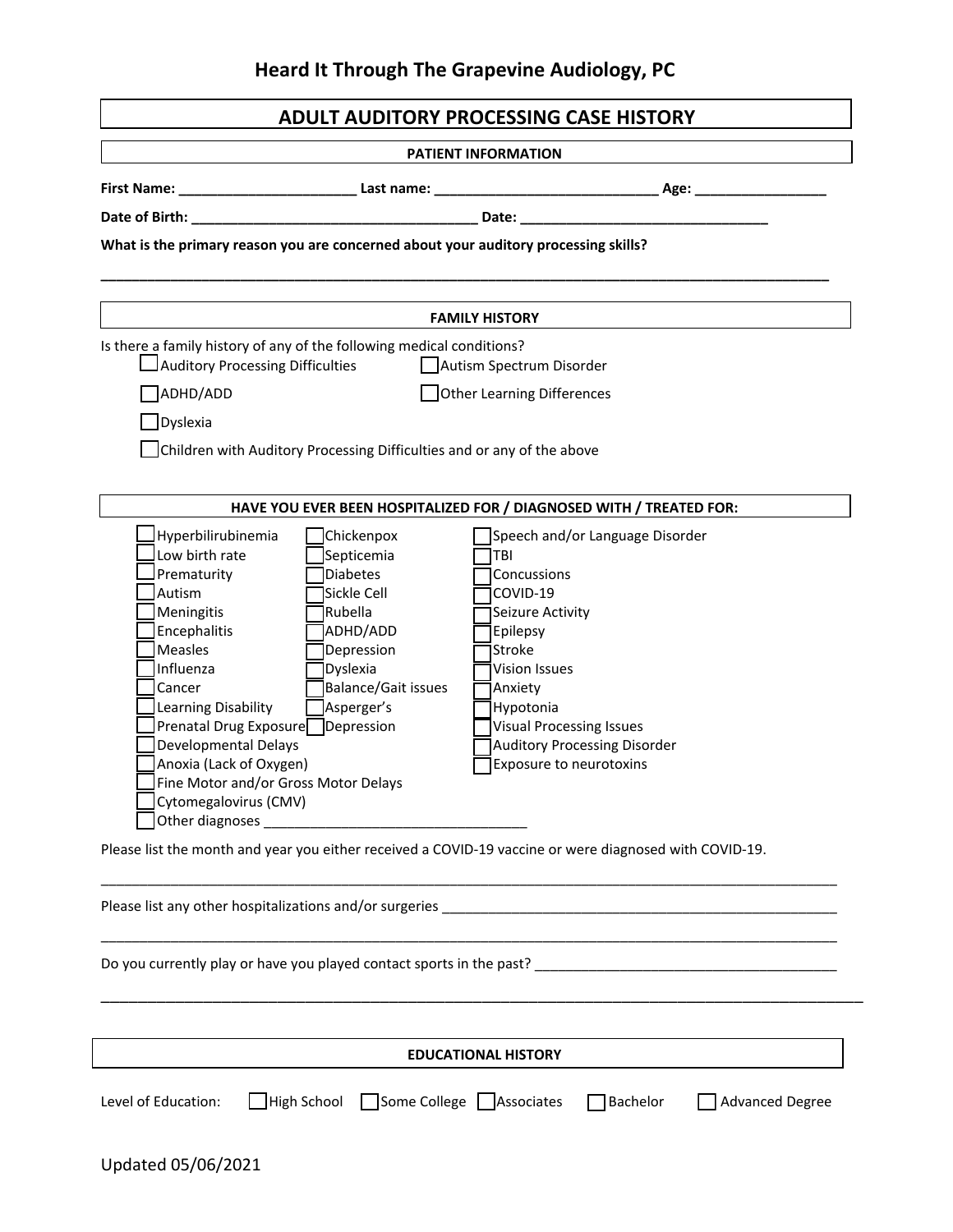## **Heard It Through The Grapevine Audiology, PC**

| Are you right or left-handed? ____________________                                                                     |                                                                                                                                                                                                                                |
|------------------------------------------------------------------------------------------------------------------------|--------------------------------------------------------------------------------------------------------------------------------------------------------------------------------------------------------------------------------|
|                                                                                                                        |                                                                                                                                                                                                                                |
| Have you received musical training?                                                                                    | $\Box$ Yes $\Box$ No<br>If yes, how many years? ______                                                                                                                                                                         |
| Did you ever have a history of concerns in any of the following areas?                                                 |                                                                                                                                                                                                                                |
| Writing<br>Reading                                                                                                     | $\Box$ Math<br>Learning letter identification and/or letter sounds                                                                                                                                                             |
| Did you ever receive a 504 Plan at school for any disabilities: Ves No                                                 |                                                                                                                                                                                                                                |
| Did you ever receive Special Education Services at school under any of the following categories:                       |                                                                                                                                                                                                                                |
| Auditory Impairment (AI)                                                                                               | Autism (AU)<br>Deaf-Blindness (DB)                                                                                                                                                                                             |
| Emotional Disturbance (ED)                                                                                             | Intellectual Disability (ID)<br>Multiple Disabilities (MD)                                                                                                                                                                     |
| Orthopedic Impairment (OI)                                                                                             | Other Health Impairment (OHI)   Learning Disability (LD)                                                                                                                                                                       |
| Speech Impairment (SI)                                                                                                 | Traumatic Brain Injury (TBI)<br>Visual Impairment (VI)                                                                                                                                                                         |
| Non-Categorical Early Childhood (NCEC)                                                                                 |                                                                                                                                                                                                                                |
|                                                                                                                        |                                                                                                                                                                                                                                |
|                                                                                                                        | <b>HISTORY OF EAR PROBLEMS</b>                                                                                                                                                                                                 |
| Ear infections: $\Box$ NONE $\Box$ LEFT $\Box$ RIGHT $\Box$ BOTH<br>If yes, specify what ages, how many and how often: |                                                                                                                                                                                                                                |
|                                                                                                                        |                                                                                                                                                                                                                                |
| Ever had "tubes" in ears? NONE LEFT RIGHT BOTH If yes, specify when & how many times:                                  |                                                                                                                                                                                                                                |
| Has your hearing been tested before? $\Box$ YES $\Box$ NO<br>If yes, specify when & where:                             |                                                                                                                                                                                                                                |
| Do you have an ENT physician?                                                                                          |                                                                                                                                                                                                                                |
|                                                                                                                        | <b>MEDICATIONS</b>                                                                                                                                                                                                             |
| Do you take any prescription medications on a regular basis? Please list.                                              |                                                                                                                                                                                                                                |
|                                                                                                                        |                                                                                                                                                                                                                                |
|                                                                                                                        |                                                                                                                                                                                                                                |
|                                                                                                                        |                                                                                                                                                                                                                                |
| Medication: New York 1997                                                                                              | For: the contract of the contract of the contract of the contract of the contract of the contract of the contract of the contract of the contract of the contract of the contract of the contract of the contract of the contr |
|                                                                                                                        | <b>DOCTORS (SPECIALISTS)</b>                                                                                                                                                                                                   |
| Please list other doctors and/or specialists from which you are receiving treatment:                                   |                                                                                                                                                                                                                                |
|                                                                                                                        |                                                                                                                                                                                                                                |
|                                                                                                                        |                                                                                                                                                                                                                                |